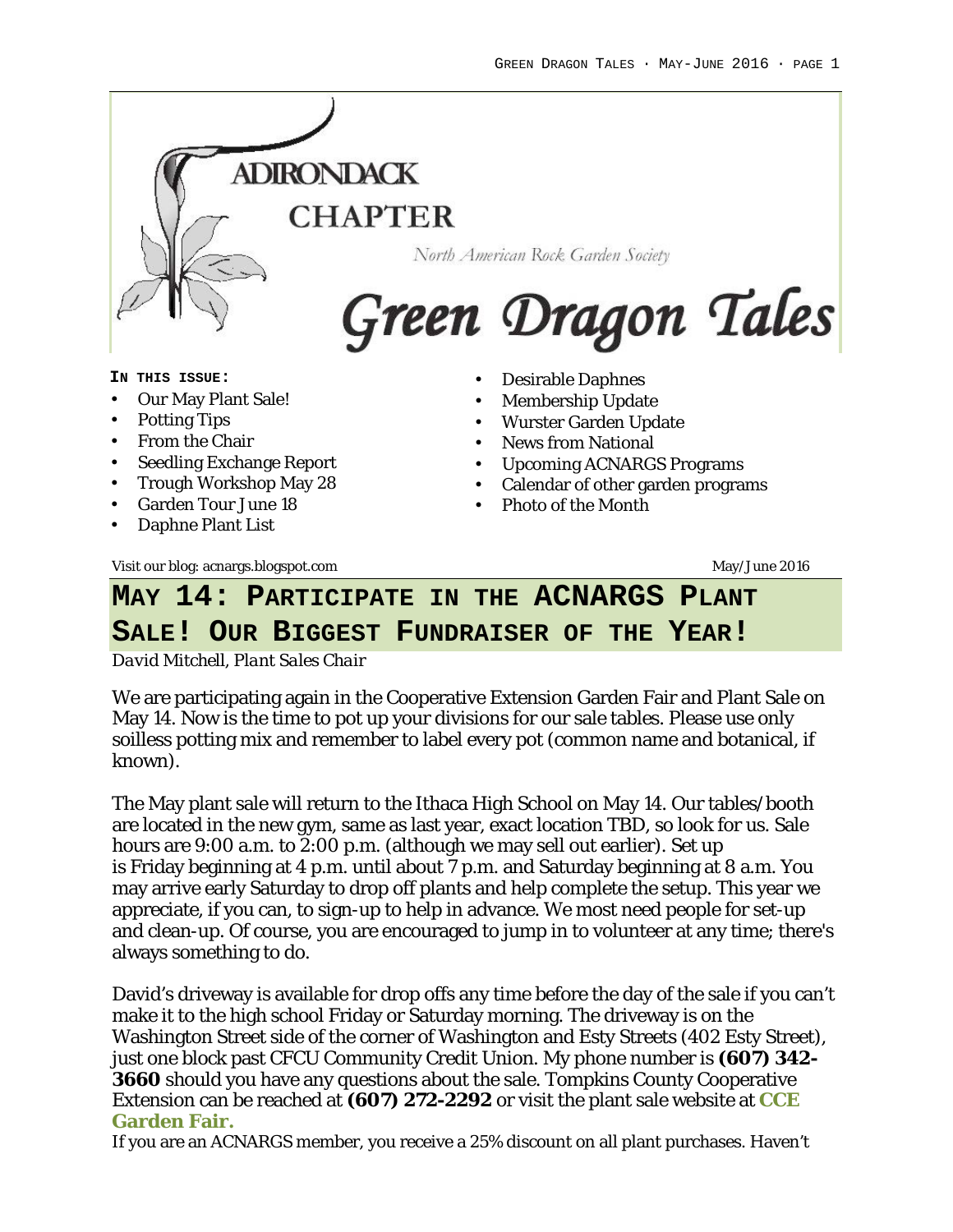re-upped this year? No problem. You can renew at the sale. Mary Stauble, our Membership Coordinator, will have an up-to-date list of members, in case you don't remember if you have paid yet for 2016.

#### **PLANT SALE POTTING TIPS**

#### *John Gilrein*

Here are some tips on potting up plant donations for the sale and other sale info:

Dig plants as soon as possible; this will give them time to recover before May 14 so they will look lush and healthy. Wilted plants may recover, but are hard to sell.

· Don't dig plants that are too big to get an adequate rootball, better to dig out a more modest sized plant.

The more unusual the plant, the more valuable it will be on our sale table. Our Chapter has a reputation at the Garden Fair for interesting plants. Really common plants are hard to sell. Check with David Mitchell if you have questions. Herbaceous perennials, annuals, shrubs and trees are all OK. Plants in flower sell well. It's hard to know what will sell well (and some years we all seem to bring the same species) but as a general rule don't bring more than 10 or 15 of any one species.

· No invasive plants. For example, we don't want purple loosestrife, goutweed, yellow archangel, *iris pseudacorus*, or Norway maple. These can be nice in the right setting, just not at our sale. If a plant is taking over your garden, it might be too aggressive.

Use only soilless potting mix for potting; soilless mix has ingredients like coir, peat moss, perlite, vermiculite, and no actual soil.

Water well after potting, and keep in a shaded area until the plants have started to recover from transplanting.

Label each plant in advance; printing names in pencil is best. Use the botanical (Latin) name if you know it as well as the common name. Include the variety or form name if you have that. If you can print a flower photo to show the plant in flower, that's not required, but it's great for marketing. We'll have extra labels at the sale and we can help with identification there if there are plants you can't ID.

Bring extra flats and boxes (various sizes OK, we need containers to fit anywhere between 2 small plants to 10 or 20 moderate size plants).

## **FROM THE CHAIR**

*John Gilrein, ACNARGS Chair*

I have had a beautiful week off from work with sunshine, moderate temperatures, few blackflies, plants coming in the mail, and tasks galore to keep me from getting too far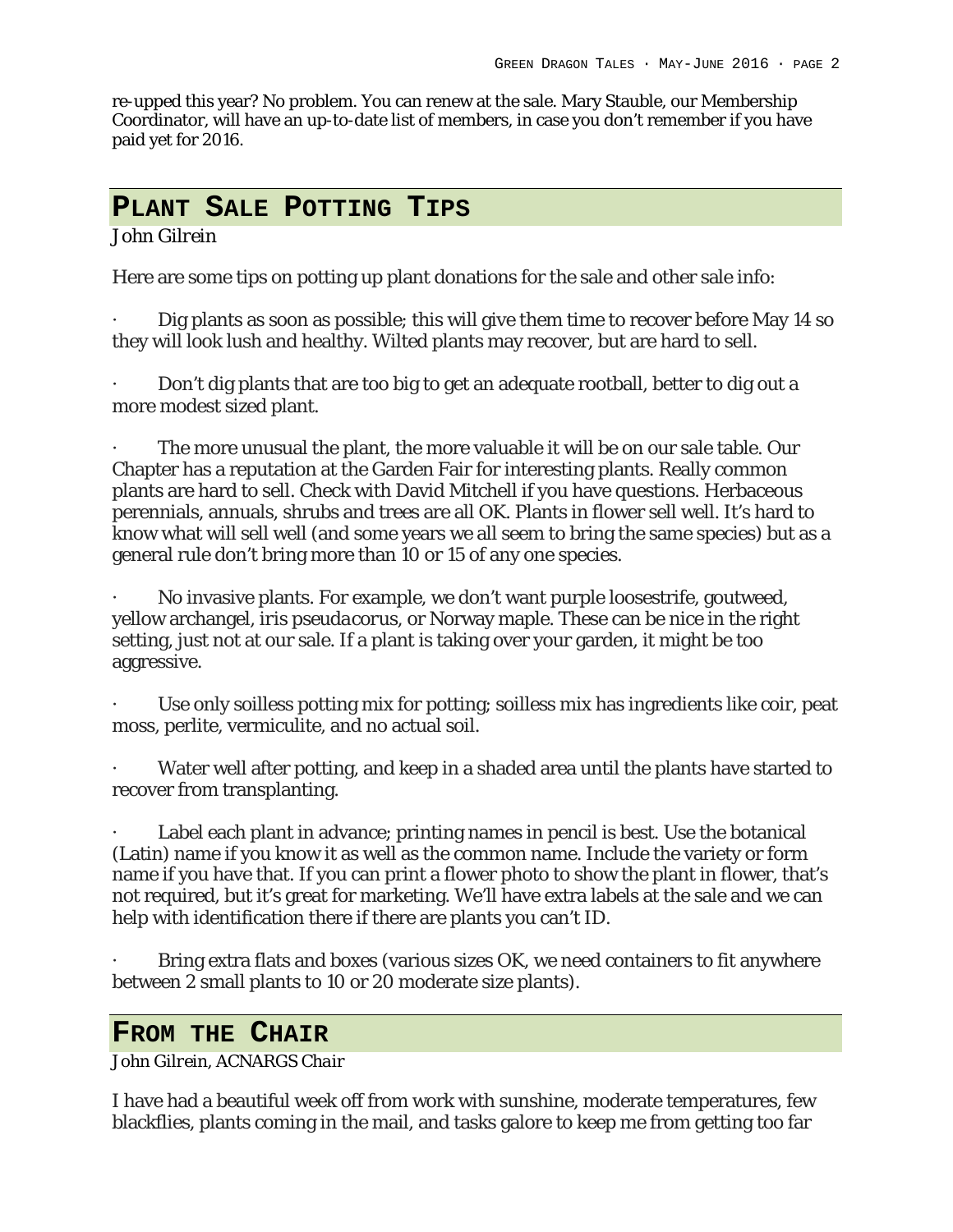into the novel I'm reading. Spring is a real upswing after winter - a time of hope, optimism, more sunny days, and plant life renewal going on all around us.

It was a treat to see several of our Plant-of-the-Month plants coming back and blooming, e.g. *Cyclamen coum, Corydalis solida, Hyacinthus orientalis*, and more. Also nice was seeing plants I started from NARGS seed coming up and blooming, e.g. *Alyssum ovirense* and *Draba* species. I know honeybees are having some difficulties, but there are still honeybees buzzing around, which was good to see. The Daphnes are not out yet, unfortunately, especially after hearing about so many beautiful ones at our last meeting.

In between some of the harder labors of this week (tree planting and pruning) I got quite a few plants potted up for our May plant sale. Our sales at the Garden Fair/plant sale is our biggest fundraiser of the year, and this pays for our speakers; the modest membership fee would not cover all of the cost of speakers. Please contribute to the plant sale as you are able, provide plants, volunteer to work, or both if you can. As a plant person, who worked the plant sale for years, it's always fun to be there selling plants and interacting with customers.

There are so many other vendors at the Garden Fair, and that's just more incentive to work at the plant sale (arriving early, you also get a good parking spot); it's the only opportunity to check out so many vendors/so many plants in one place. When you work the sale, you get time to shop! Don't forget the 25% member discount on your purchases from our table too.

One of the fun things about gardening is the plants that pop up in unexpected places, like the white cedar (*Thuja occidentalis*) that sprouted in one of my troughs of saxifrages. Today I really felt like I was someone in the gardening world: I found Trillium seedlings growing in the lawn! OK, they may not bloom for years, but it was a very nice surprise to see their little mottled leaves in the grass (of course they are now transplanted into a pot with more conducive growing conditions).

I hope you all have a bountiful spring, and hope you can join in the fun on our garden tour at the cusp of summer.

John

#### **SEEDLING EXCHANGE: A GROWING EXPERIENCE**

*Carol Eichler, Newsletter Editor*

There were seedlings in generous supply at our April seedling exchange and even a few "for sale" plants. Thank you to all who made the effort (not inconsiderable) to sow, grow, and transplant their seedlings. It is because of your generosity that we can offer this exchange every year. To those who took seedlings (myself included), good luck growing them out. Many rock garden plants are slow to establish so patience is the word.

Because of their size, it may be best to continue to tend them in their pots or to maintain them in a nursery bed where they can receive your special attention. Doing a little "google" research as to the plant's preferences can also increase your chance for success. I use select troughs as my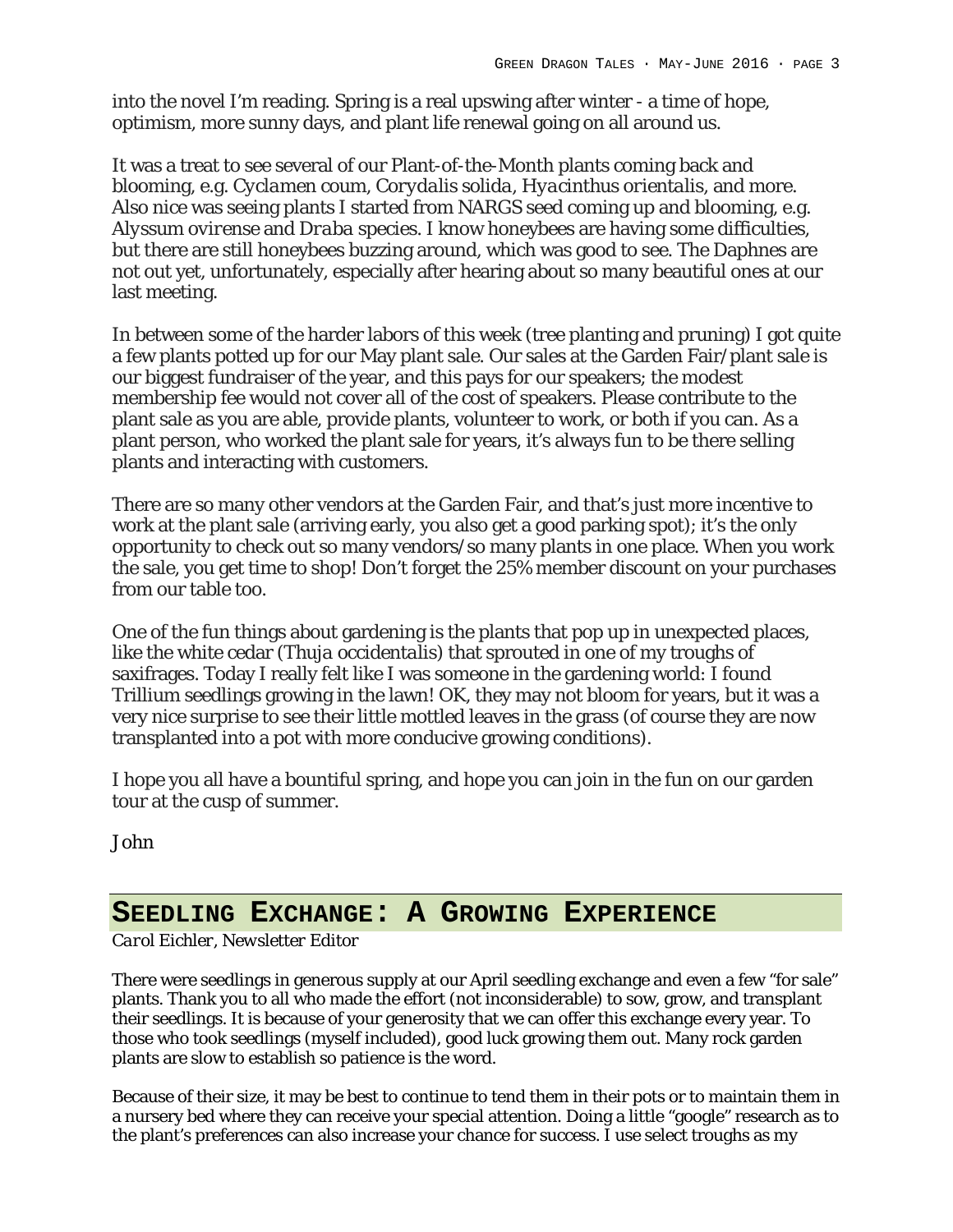nursery where I group the plants with their labels. Large plastic pots work well and plants can be overwintered in either container.

While my seedlings were too small to bring to the seedling exchange (not having the advantage of greenhouse conditions), hopefully some will survive and thrive through the summer so that I can bring them to the member sale in August.

## **TROUGH WORKSHOP MAY 28**

*Bill Stark*



Bill's Styrofoam trough from 2015, planted and beautiful

Mary and I are hosting a hypertufa trough workshop on May 28, from 9:30 am to 1 pm (or until done), at 232 Cedar Cove Rd in Lansing. At the last workshop we built heavy hypertufa troughs – so this time we're building lightweight (around 10 lb.) foam core troughs. The foam core is reinforced with fiberglass mesh and two coats of surface bonding cement and is then covered with a very thin layer of hypertufa. These troughs are lighter and easier to build than the 1st generation foam core troughs that we built at the first workshop. We like them because you can move them into your garage during the winter to protect your plants and they don't dry out as quickly during the summer.

#### **Advance Preparations:**

You have to get your foam core ready before the workshop! Here's what you have to do:

1) Get a foam box. (Bruce Sternberg notes that supermarkets, especially Wegman's seafood department, are a good source for them. Wegman's won't hold them for you, and they crush them a few times a day. If you're lucky you may be able to get a big one, but it's all hit and miss, depending what they have available at that moment. If anyone knows of other sources, please pass on the information through Bruce **brucesternberg@gmail.com**)

My last two troughs were made from 16"wide by 24" long Omaha Steak boxes that I bought at yard sales for 50 cents. You can also make a box from 1½" or 2" expanded or extruded foam boards that you can buy at Lowes or Home Depot and glue together with foam adhesive.

2) Optional – reduce the height of your box with a knife or saw. It's much easier to apply the fiberglass mesh if the top is level.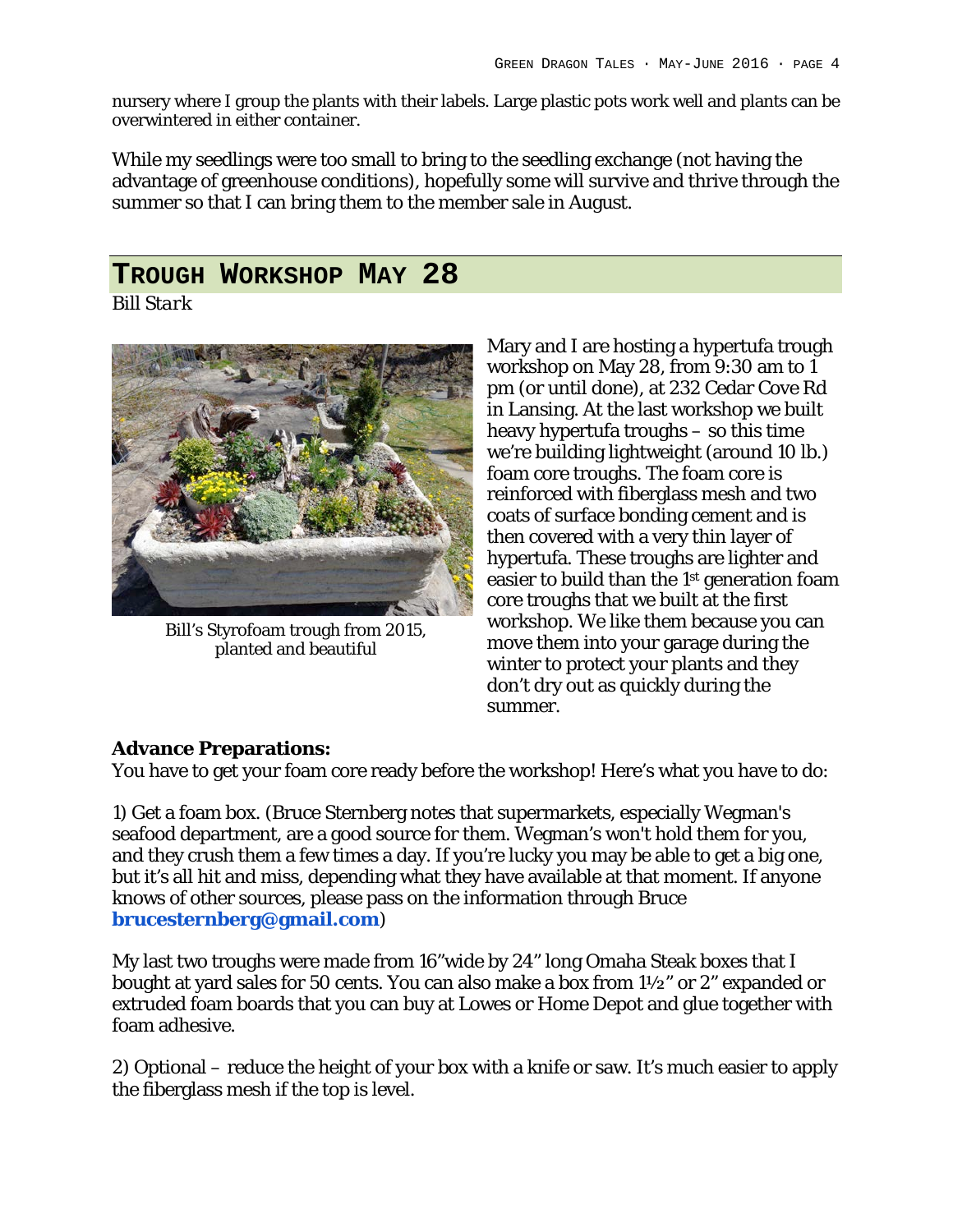3) Optional – Fill in dents, holes and depressions in the foam box with Great Stuff Gaps & Cracks. Mist the Great stuff with water to speed its cure rate. Cut off the excess Great Stuff with a seriated bread knife or saw.

4) Use a hole saw or a narrow knife to cut a drainage hole(s) in the bottom of your foam box. I always use a single 2½" hole because I fit all my troughs with a drainage/aeration mat. We will have screen material to cover the hole(s) at the workshop.

5) Sand your box. Wear old clothes and a dust mask. Set up a card table in the middle of your lawn and have a shop vacuum nearby to clean off the box and yourself after sanding. Use 50 grit sandpaper on a small sanding block to sand all exterior and interior surfaces of the box. Sand until all surfaces are dull. Round off all edges to a minimum radius of 1/4 inch. This includes the edges of the drain hole(s).

6) Vacuum and brush off all of the dust you just created and place your box in a black garbage bag to keep it clean and out of the sun. You'll later use the bag to cure your trough. You are ready!



This photo illustrates the next step after the instructions in this article. It shows the sanded core being wrapped with reinforcing fiberglass mesh. The core and mesh have been sprayed with an adhesive so they stick together.

**Directions to our place:** From Ithaca, go north on Rt 34B, turn left on Algerine Rd, after 1 mile turn right on Cedar Cove Rd and bear right at all forks until you see our house with an aged copper green metal roof. We'll have a tent set up with tables underneath so a light rain won't bother us. Mary will have snacks and drinks and will run garden tours if desired. You're invited to bring a lunch – we have a picnic table and gas grill on the beach. You only pay for the cost of materials used. A good-sized trough should cost about \$10. I'm currently building a trough so that I can send attendees an accurate cost estimate and build instructions.

#### **To Participate**



Bill's latest (and still curing) trough using this method

If you want to attend, sign-up with Mary at the May 14 plant sale or e-mail us in advance at **mes2@cornell.edu**. Advance sign-up is appreciated so we have enough materials.

*Editor's Note: For member's who can't attend the workshop or who don't want to do the "messy work," please refer to Al Deurbrouck's article "Making Styrofoam Troughs" in the Fall 2015 issue of The Rock Garden Quarterly as an alternative construction method. Bill says he doesn't use this technique because "I want a trough that can survive*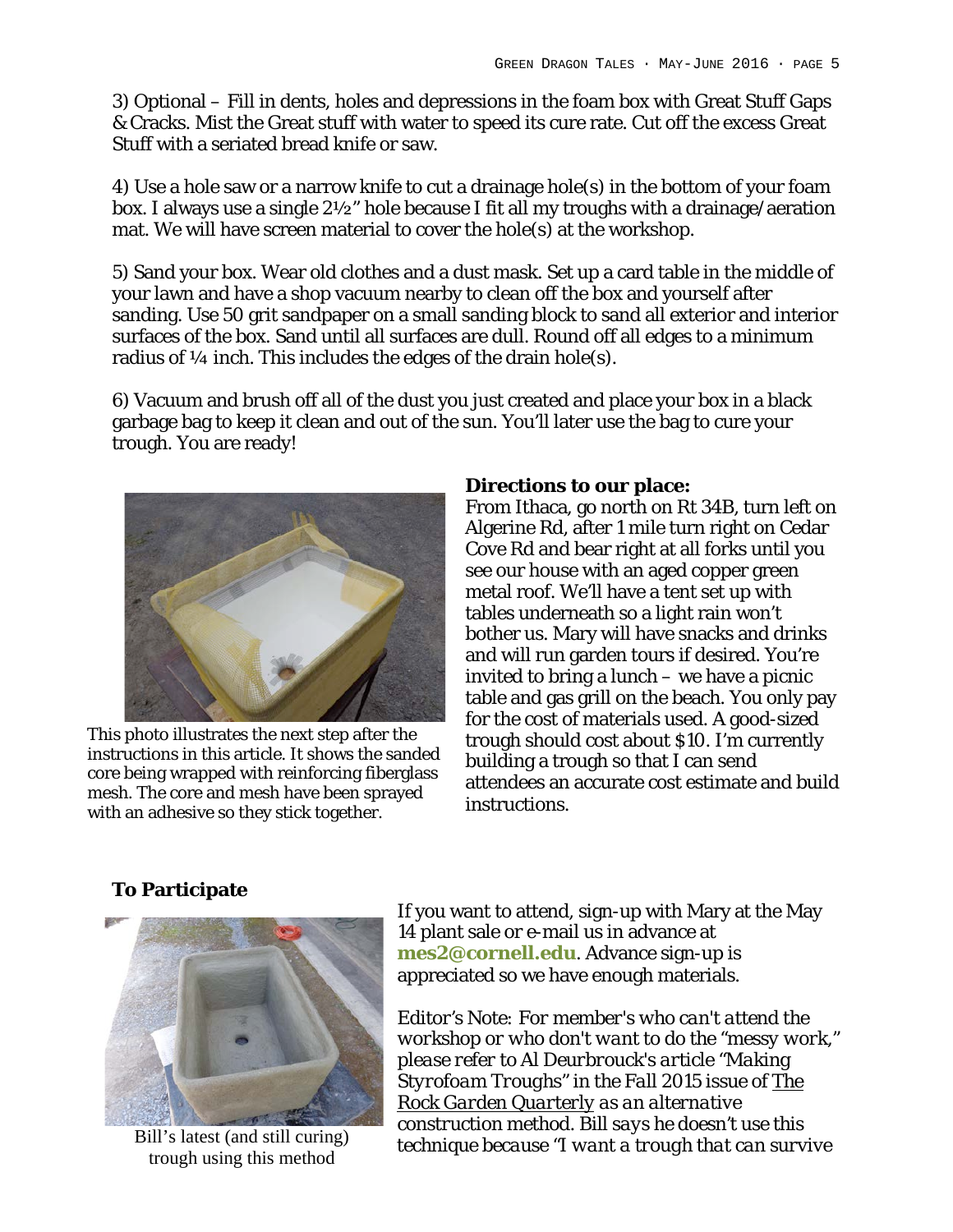*contact with a wheelbarrow and that looks like a stone trough. Another important reason for reinforcing foam troughs is that when you load them up with your soil mix and stones, they're heavy. The weight could tear apart an unreinforced foam trough when you try to move it. I'd be hesitant to move such a trough into my garage in the fall and the plants would suffer during the winter as a result."*

### **ROCHESTER AREA GARDEN TOUR: JUNE 18**

*John Gilrein, 2016 Garden Tour Coordinator*

Our Adirondack Chapter garden tour event will be in the greater Rochester area/Monroe County on **June 18, 2016**. We will have 4 interesting gardens to tour, so it will be a full day of garden tours. The 4 gardens are Roz Bliss in Henrietta (a member of our Chapter); Jerry Kral, (well-known speaker on garden topics) and Betsy Knapp, both in the city ofRochester (trough maker and speaker); and Matt Szostek in Webster (plant lover who may sell Arisaemas).

Rochester is about 90 miles from Ithaca, so there will be more travel time involved than for the last few garden tours. There are several interesting nurseries to visit in the Rochester area, and interesting parks and natural areas in the event you choose to make additional stops. Full details will be sent via **a special issue newsletter** by early June which will include times, garden descriptions, addresses, and driving directions. If you want to car pool, respond to me (John Gilrein basecamp@alum.syracuse.edu**)** and I'll add you to a group email message so you can arrange to coordinate transportation.

## **ELISABETH'S DAPHNE PLANT LIST**

Are you lusting after some of those daphnes shown by our April speaker, Elisabeth Zander? She has shared the plant list from her presentation below. Many are fragrant and most flower very early in mostly shades of pink. While they can be quite hardy, they favor well-drained soil and seem to prefer the protection offered by a big stone. They can also benefit from a heavy pruning when they start to get leggy. Though not cheap, they are highly desirable rock garden additions.

Now the issue is: where to find these plants. She suggested several mail order nurseries that offer the smaller rock-garden-type daphnes: Wrightman's Alpine Nursery, LaPorte Nursery, Arrowhead Alpines, and Joy Creek Nursery. Here's her plant list:

- Daphne alpina Daphne arbuscula Daphne blagayana "Brenda Anderson" Dapbne calcicola Daphne circassica∑ Daphne cneorum Daphne domini Daphne gemmata
- Daphne genkwa Daphne glomerata Daphne jasminea Daphne jezoensis Daphne kosaninii Daphne laureola Daphne malyana Daphne mezereum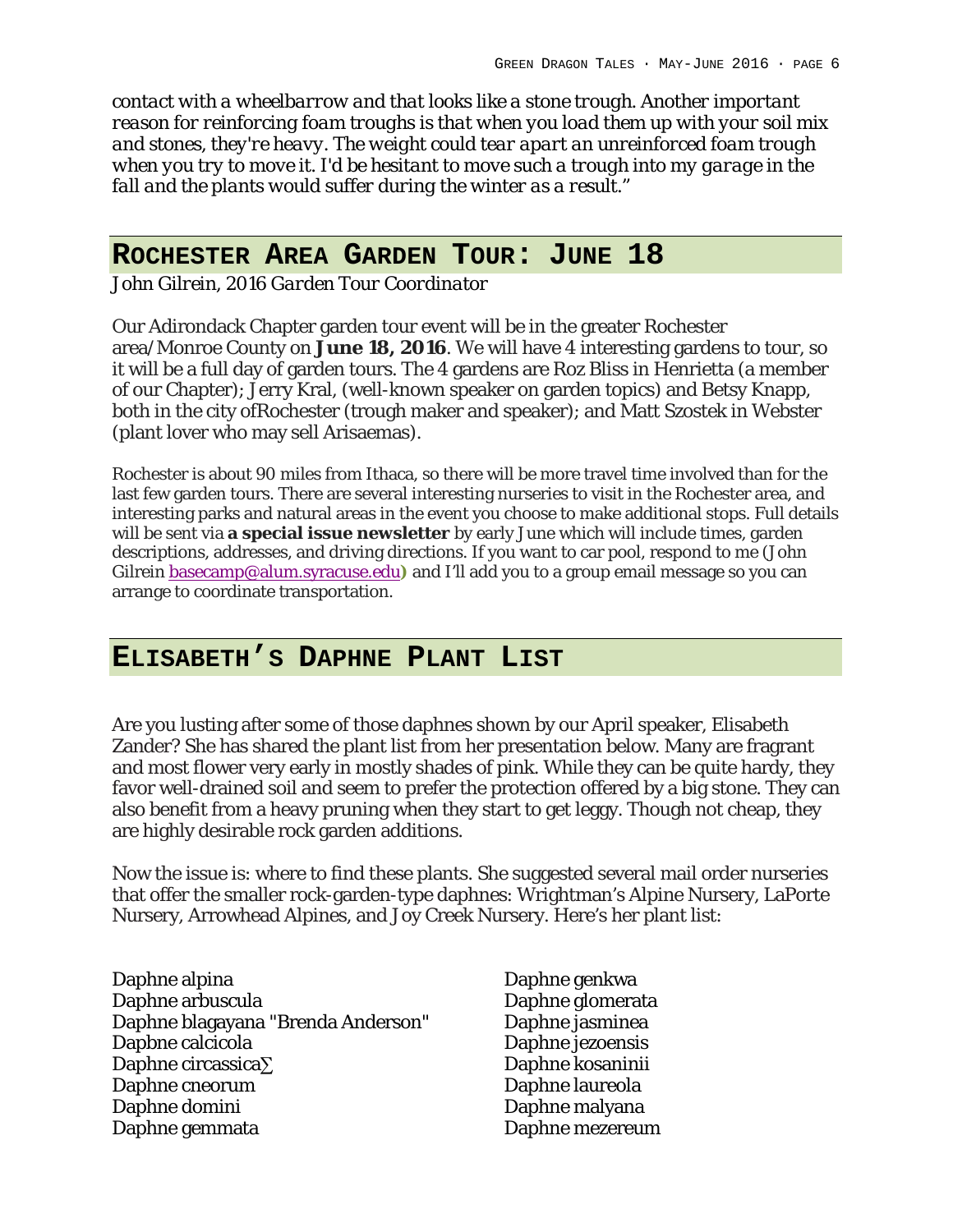Daphne oleoides Daphne petraea Daphne sericea Daphne tangutica Daphne velenovskyi DAPHNE CAUCASICA X DAPHNE CNEORUM=Daphne x burkwoodii DAPHNE CAUCASICA X DAPHNE SERICEA COLLINA =Daphne x transatlantica DAPHNE CNEORUM X DAPHNE ARBUSCULA =Daphne x schlyteri DAPHNE CNEORUM X DAPHNE PETRAEA =Daphne x hendersonii DAPHNE SERICEA COLLINA X D. ARBUSCULA = Daphne x medfordensis (x susannae) DAPHNE SERICEA COLLINA X D. CNEORUM =Daphne x napolitana DAPHNE PETRAEA X DAPHNE SERICEA COLLINA =Daphne kazbali (x rollsdrofii) DAPHNE RODRIGUEZII X DAPHNE SERICEA = Daphne x latymeri∑ DAPHNE PETRAEA X DAPHNE JASMINEA =Daphne x whiteorum

#### **DESIRABLE DAPHNES**

*Harvey Wrightman, Wrightman Alpines Nursery; Reprinted by permission from https://www.wrightmanalpines.com/blogs/harvey/2009/oct/daphnes*



One of the delights of late Autumn is seeing the *daphne velenovskyi* putting forth a few late flowers for the withering hours of the aniline light of November. Most of its leaves have fallen, but this fading burst of life, can make one stop and admire it, so different from the gaudy spectacle of May when its blooms overpower all the new green growth in a robe of pink. Whatever is the plant thinking?! It freezes solid at night (20 F); but the flowers never brown or drop. I mentioned this to Josef Halda once, who replied succinct manner, "...where it grows, it freezes every night." It seems ridiculous to assign a 'cold hardiness' rating to such a plant. Growing at 3000m in the Pirin Mt. of Bulgaria, it may even survive the magic number of -40 F, though I don't know.

It is one of the slowest growing daphnes, and takes well to any spot that is well drained. I tried growing it on tufa, but the plants did not like the constriction. I do think it would

thrive in a clay crevice between rocks. In the garden we have plants in full sun, facing south and also on the opposite slope in considerably less light with little difference in flower production or growth.

Equally hardy, but entirely evergreen is the larger *D. arbuscula* and the derivative clones now offered - we have 4 ourselves. The smallest of these, *D. arbuscula* 'Muran Castle', is a compact

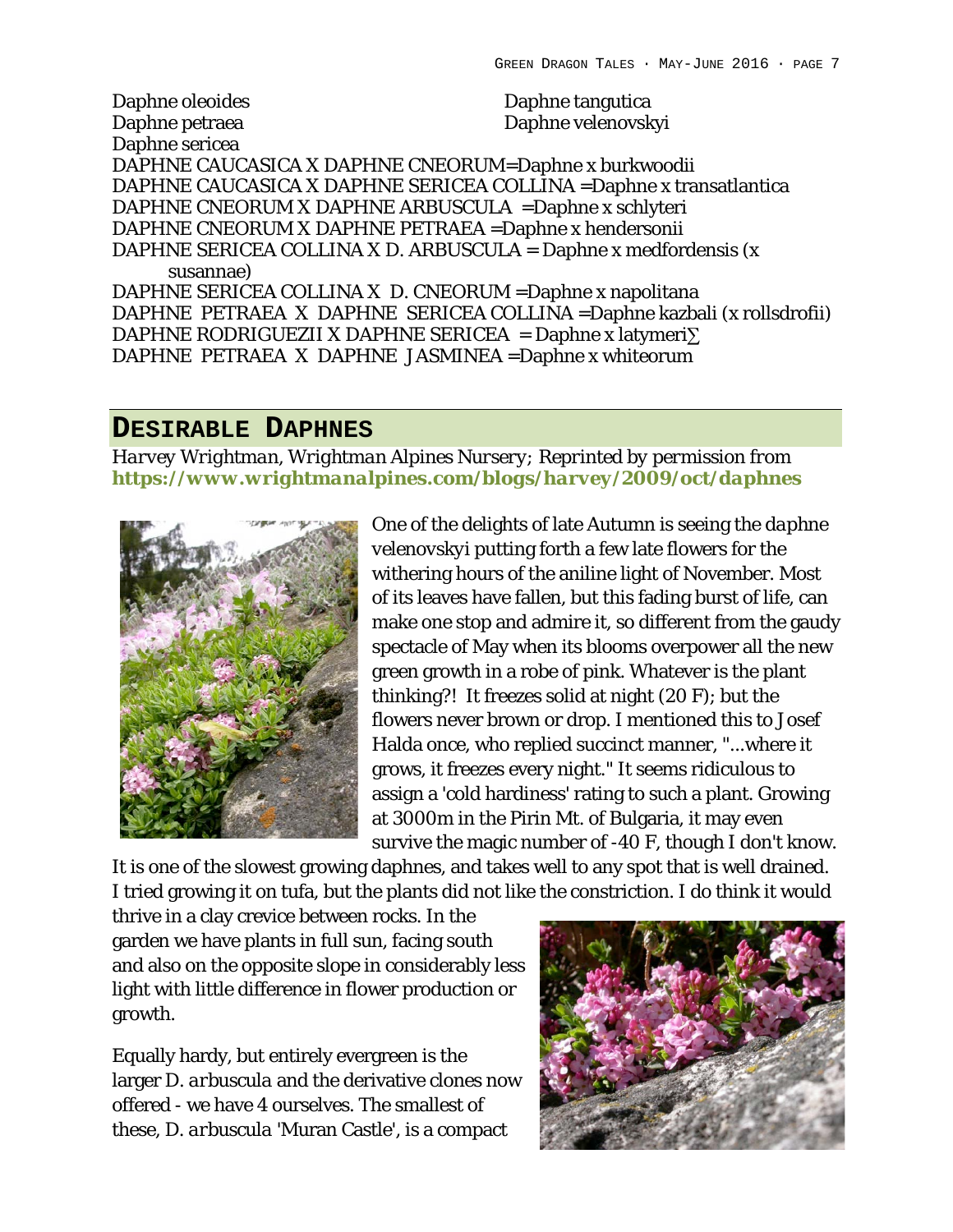mound of the most verdant green one can imagine. Flowers are a pale pink and abundantly cover the plant in May. This clone has the distinct habit of rooting from the branches that touch soil - not all forms do this- and these branches can be separated and used for new plants.

Rick Lupp offers a form, *D. arbuscula 'radicans'*, which is also quite dwarf. However, the needles are shorter and remind one of close relationship with *D. petraea*. By the way, *D. arbuscula* will brow in tufa quite well - not too surprising as it is a true chasmophyte.



A curious form of *D. cneorum* 'porteous' came by way of Barrie Porteous, which he believes is a dwarf form from the French Pyrenees. Completely prostrate, it looks more like a small willow with the red/brown stems exposed as it gets older. Typical white, very fragrant flowers adorn the branches. This plant is small enough to use in containers. Like *D. velenovskyi*, it does not grow in tufa well, but needs a coarse soil.

The hybrid *D. arbuscula x D. collina* named *D. x* 'Lawrence Crocker' is possibly the easiest of all daphnes available now. An intermediate form with gray/green leaves, dark pink/purple flowers of *D. collina* and is wonderfully fragrant. A bit larger than *D. arbuscula* it grows eventually 20cm tall and 30cm wide. It is easily controlled by cutting it back severely. This is, in fact, the best method for encouraging healthy growth and second bloom) and can be done to all daphnes.

Of the smaller hybrids now available, I like *D. x thauma* (*D. petraea x D. striata*) as it has a moderate growth rate and the white flowers are set off by the dark green leaves. *Daphne x whiteorum 'beauworth'*, a cross of *D. jasminea* and *D. petraea* has large

red/pink buds, opening to rose pink flowers. An easy growing plant with dark green leaves, it forms an attractive multi-branched shrublet. Another compact mat is *D. x 'schlyteri'*, with parents *d\D. x 'leila haines'* and *D. arbuscula* - it retains the darker flowers of *D. x 'leila haines'*. It can be used as a low spreading mat. A regimental clip will encourage new growth and more flowers.

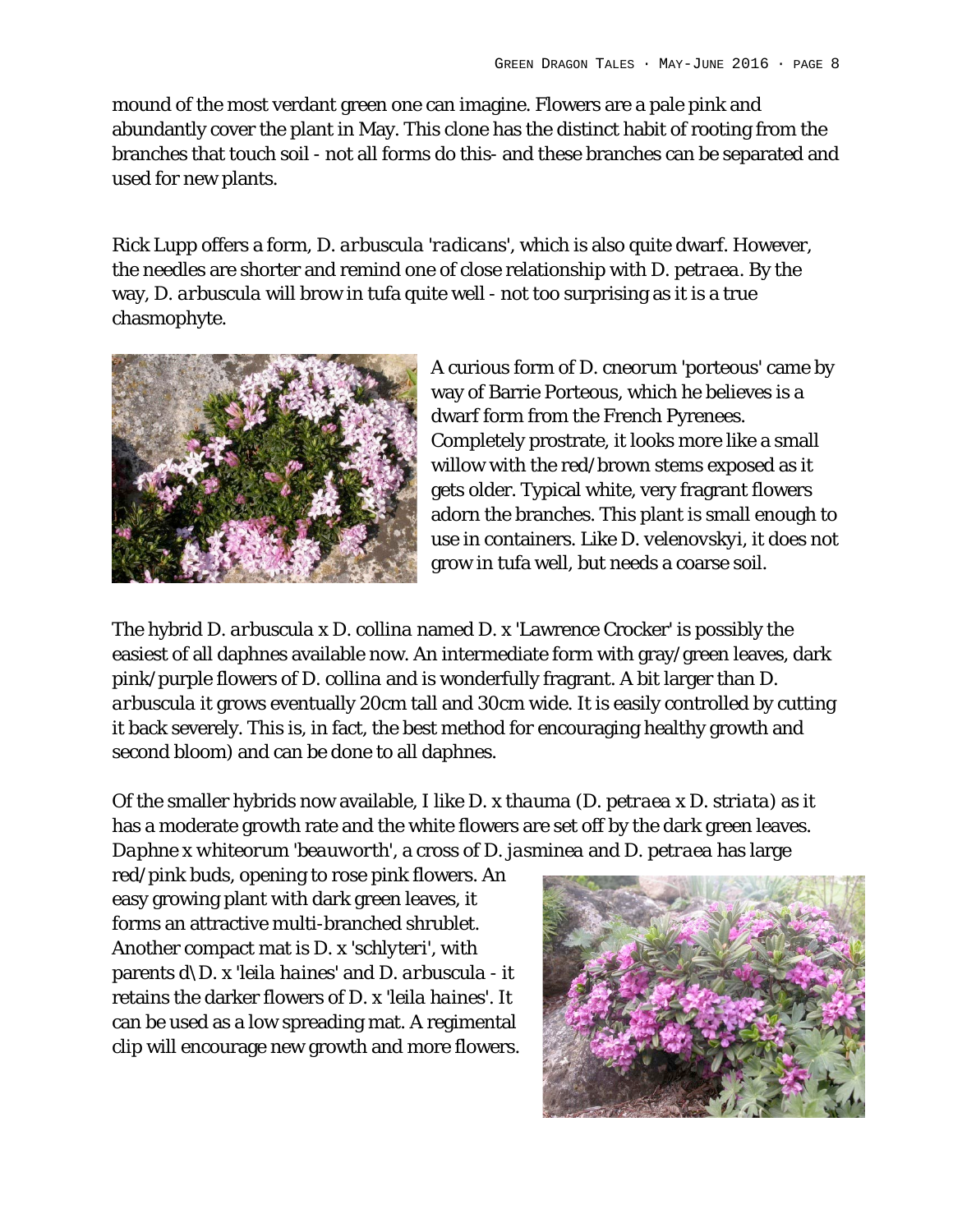

Daphne hybridization is very active and new intros are soon coming. I like especially the one's that Rick Lupp has created. He is very selective and names only the best. Two of these are named for his granddaughter, another for the superb plantswoman, Ev Whittmore. They are worthy specimens for any rock garden.

I have always been interested in how daphnes will grow on/with tufa and have found it is best not to make assumptions- the response is

quite individual. However, there is great promise in growing the smaller daphnes in narrow crevices, sandwiched with a clay/sand mix. In early April Halda planted some troughs for us in this fashion and though it froze solid every night for over a week, even the *D. calcicola* was unfazed - and everything was straight out of the green house. Since Halda and others have used this method for well over 20 years, it is time we in North America adopted it too. The best aspect of this method is it provides a less stressful environment for root growth, and almost as a bonus, the design and display possibilities take a quantum leap.

## **MEMBERSHIP UPDATE**

*Mary Stauble, Membership Coordinator*

If you have not renewed for 2016, you should do it now so you'll get a 25% discount at the Ithaca Plant Sale! You can renew at the sale or via mail. The renewal form is at http://www.acnargs.org/join.pdf. Your membership status is reported to you in the email with the newsletter link. Contact Mary Stauble at**mes2@cornell.edu** if you have any questions.

*Editor's note: We acquired no new members since the last newsletter, but expect we may entice a few at our plant sale. Did we mention members receive a 25% discount on plant purchases at our sale table?*

## **WURSTER GARDEN: APRIL UPDATES**

*Carol Eichler, Newsletter Editor*

We held our first Wurster work session on April 14. The garden looks much better after removing spent plant debris. It's amazing how much compost material we accumulated. Plant survival rate looked good thanks to our mild winter and the Pulsatillas were just beginning to put on their spring show. Other flowers are holding well thanks to the cooler weather we've experienced.



*Pulsatilla vularis* in bloom now at Wurster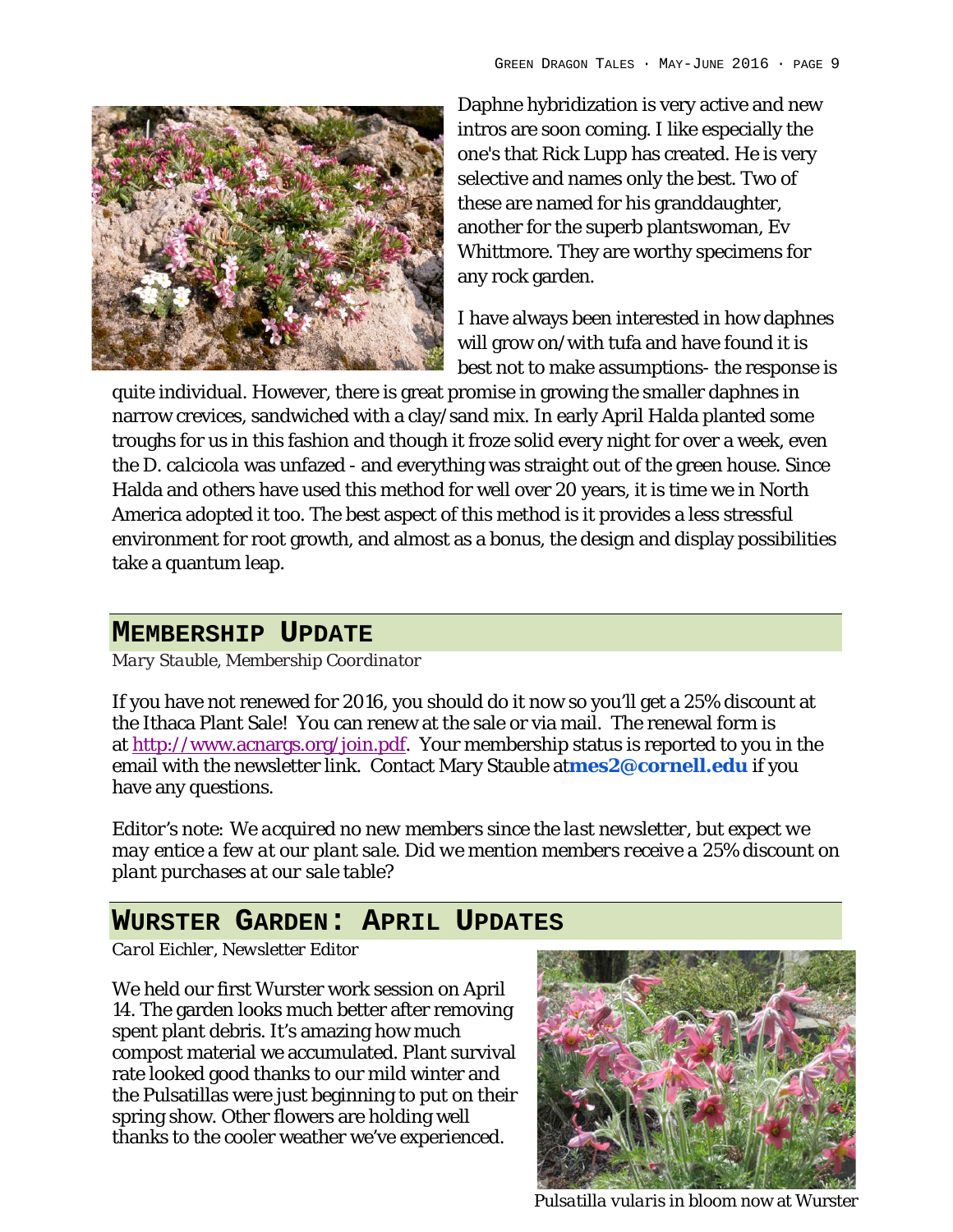Ellen Lane is a frequent volunteer at Wurster and this day was not exception. Thank you!

Although we were primarily focused on clean-up, we did a bit of weeding (how can one not?), and planting and transplanting. We are starting to develop the garden area around the bench with dwarf woody material.

We hope to schedule another workday soon and we can sure use more volunteers. Contact David **dwm23@cornell.edu** to be placed on email alert for any forthcoming workdays as they are scheduled.

Get ready for peak bloom which generally occurs now through early June. Photos will be posted at **ACNARGS Facebook** but of course the best way to see the garden is in person.

#### **NEWS FROM NATIONAL: COLORADO HERE WE COME!**

While this isn't exactly "national" news, it certainly is relevant to our Chapter. As of this printing, two members of our Chapter, Terry Humphries and Carol Eichler, are planning to attend the NARGS National Conference in Colorado this June. The news for us is that they are planning to share their experience with our Chapter by presenting one of our speaker programs (tentatively scheduled at this point for March 2017). On scheduled walks that range from montane to alpine they expect to see a great variety of flowers, following a winter of heavy snow cover. The Rockies are continuing to get new snow so let's hope the conference is timed right to catch a good display.

## **UPCOMING 2016 ACNARGS PROGRAMS**

*Mark your calendars! Unless otherwise specified, all local events start with a brown bag lunch at noon with the program following at 1 pm, and take place at the renovated Whetzel Room, 404 Plant Science Building, Cornell University, Ithaca, NY.*

**May 14**: Our biggest plant sale/fundraiser of the year at CCETC's annual Garden Fair, Ithaca; sponsored by Cooperative Extension

**May 28:** Trough Workshop 9:30am – 1pm, hosted at Bill Stark and Mary Stauble's home. Open to ACNARGS members. Cost for materials used. Please sign up in advance. See article for details **June 18:** Day Trip to Rochester Area Gardens. See article. More info will be forthcoming. Please sign up in advance.

**June 23-27:** "Steppe to Alpines: A Higher State," NARGS National Conference and Annual Meeting in Denver and Steamboat Springs; sponsored by Rocky Mountain Chapter. Registration is now full but you can sign up for the waiting list.

**September 17:** Teri Dunn Chace, "Seeing Flowers," based on her best-selling, award-winning book of the same title

**Oct.15:** Jill M. Nicolaus, critterolost, author, and writer-contributor to Dave's Garden website. Topic to be announced

**Nov.12:** Elizabeth Lawson, Primroses

As we learn more details of our meetings they will be included in future newsletters, our blog, **acnargs.blogspot.com**, and our Facebook page, **http://www.facebook.com/acnargs**.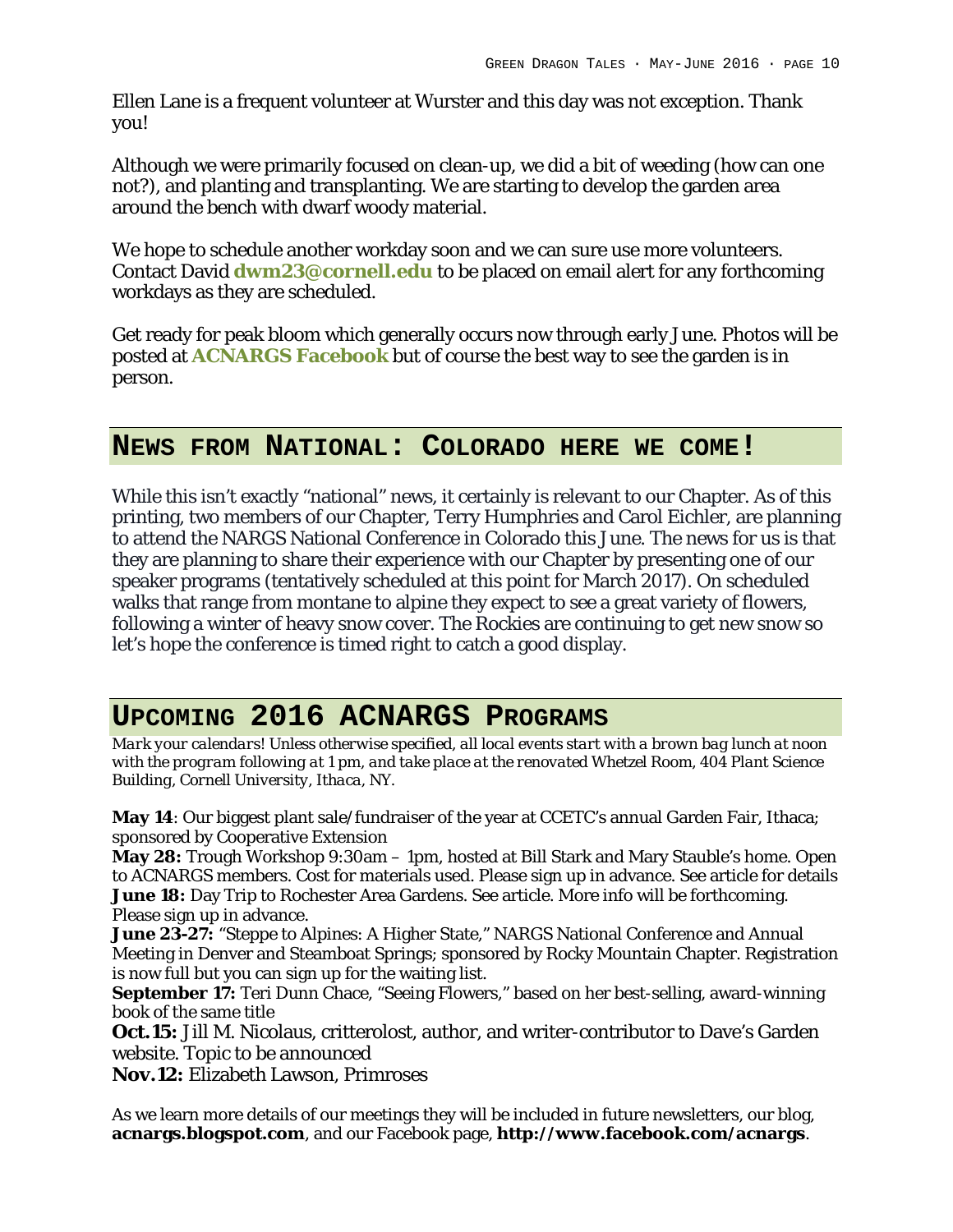# **CALENDAR OF SELECT GARDEN EVENTS**

*To have a garden event in your area listed send all pertinent information to Carol Eichler at carolithaca@gmail.com*

**May 6-15:** Lilac Festival, Rochester NY

**May 14:** Garden Fair Plant Sale, sponsored by Tompkins County CCE Master Gardeners

**May 17:** After-the-Sale Sale 3-6pm, by Tompkins County Master Gardeners at CCE, 615 Willow Av., Ithaca. Pat 2 May 31.

**May 17:** Landscape Design Part 1, 6:30 – 8:30pm, Cooperative Extension of Tompkins County, Ithaca. Fee

**May 18:** HEMLOCK WOOLLY ADELGID - FILM & LOCAL INTERVENTION EFFORTS sponsored by Finger Lakes Native Plant Society, 7pm. at the Unitarian Church annex

**May 21-22:** Tree Peony Festival, Linwood Gardens in Pavilion, 9am-4pm. Also May 28-29 and June 4-5. Suggested donation. **2016 Tree Peony Festival**

**June 1:** Square Foot Gardening 6:30-8:30pm, Tompkins County Cooperative Extension

**June 7:** Trees and Shrubs for Difficult Sites, 6:30-8:30pm, Tompkins CCE. Fee

**June 9:** Seed Saving 101: 6:30-8:30pm, Tompkins County Cooperative Extension. Fee

**June 15:** The Partial Shade Garden 6:30-8:30pm, Tompkins County Cooperative Extension. Fee

**June 18:** Sycamore Hill Gardens Garden tour, probably 10am-4pm. Fundraiser. Fee

**June 19:** Southern Cayuga Garden Club Garden, 1-4pm, Aurora area. Fundraiser. Fee

**June 23:** Small Fruit for the Home Gardener, 6:30-8:30pm, Tompkins County Cooperative Extension. Fee

**June 23-25:** American Conifer Society's National Conference, Newark, Ohio. Info at **www.conifersociety.org**

**June 24:** Annual Plastic Garden Container/Pot Swap through June 27, 9-6pm everyday at Cooperative Extension, Ithaca (only pots and flats in good condition will be accepted. Canning Jar Swap is simultaneous

**July 10:** Fall Creek Garden tour, 11am-3pm

**July 16:** Dryden Garden & Art Tour, 9am-2pm

**July 30 & 31:** Buffalo Garden Walk, **http://www.gardenwalkbuffalo.com/**

**August 6:** Tompkins County Open Garden Day (5 gardens), Garden Conservancy benefit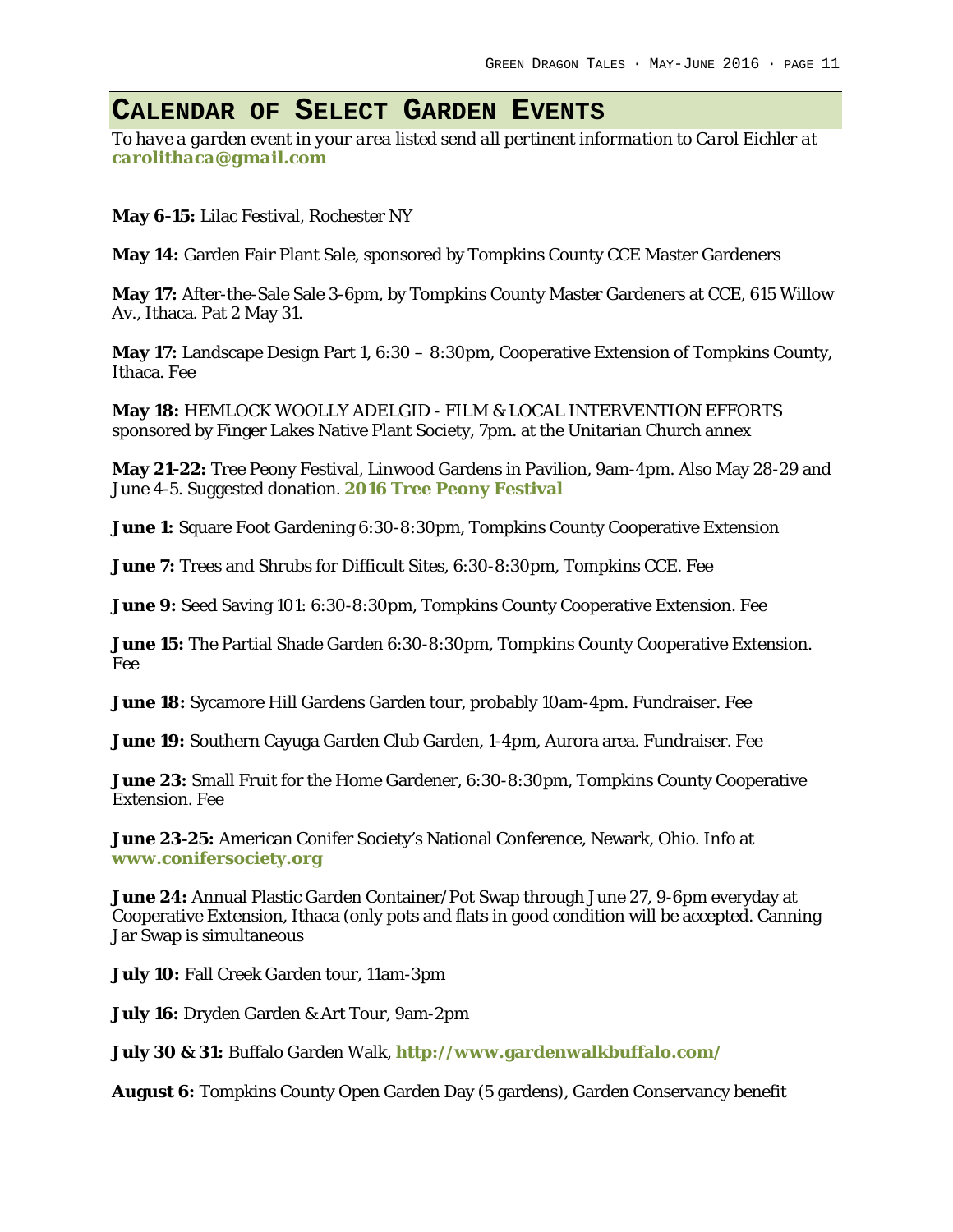**August 12-13:** American Conifer Society's Northeast Regional Meeting, Keene, New Hampshire. Info at **www.conifersociety.org**

**Sept. 10:** Gathering of Gardeners, Rochester

**May 10-15, 2017:** 3rd Czech International Rock Garden conference, Prague, Czech Republic; info at **Czech Rock Garden Conference on Facebook**.

Finger Lakes Native Plant Society also schedules **Plant Walks** that meet at different times and locations. Topics vary from wildflowers to lichens to winter twig ID. For more information, call Anna Stalter (607) 379-0924 or Susanne Lorbeer at (607) 257-0835

#### **ABOUT US - ACNARGS**

We are an all-volunteer organization and one of thirty-eight NARGS affiliated chapters active in North America. Our annual Chapter activities include 6 program-speaker meetings, the Green Dragon newsletter, web and Facebook pages, garden visits, overnight garden trips, hands-on workshops, and 3 plant sales a year. Our meetings are informal, friendly gatherings that provide a wealth of information and offer a source for unusual plants, plus the opportunity to be inspired by other gardeners. The public is always welcome.

Chapter membership starts at \$10 a year based on the calendar year. Membership includes these benefits: newsletter sent to you electronically (or option by mail for an extra fee), opportunity to travel on our planned overnight garden trips, and plant sale discounts and member only sales, including Plant-of-the-Month sales. Download a membership form here: **http://www.acnargs.org/join.pdf**).

#### **ABOUT NARGS NATIONAL**

NARGS National is our parent organization: We encourage you to join (online at **www.nargs.org**) for only \$40 a year. Benefits include a seed exchange, a quarterly publication, and an on-line web site featuring an archive of past publications, a chat forum and a horticultural encyclopedia. NARGS National also conducts winter study weekends and holds its Annual Meeting in interesting places where attendees have the opportunity to visit gardens, and take field trips, often to alpine areas, as well as hear talks by outstanding plants people from around the world.

## **RESPONSIBLE PEOPLE/2014 BOARD MEMBERS**

*If you want to volunteer, we'd love to hear from you!*

Chair: John Gilrein, **basecamp@alum.syracuse.edu** Program: Nari Mistry, **nbm2@cornell.edu** Program Committee Members: **Could this be you?** Secretary: Mary Stauble, **mes2@cornell.edu** Treasurer: BZ Marranca, **mmm10@cornell.edu** Plant Sales Chair: David Mitchell, **dwm23@cornell.edu. Seeking a Co-Chair for 2016 to work alongside David…Why not you?**